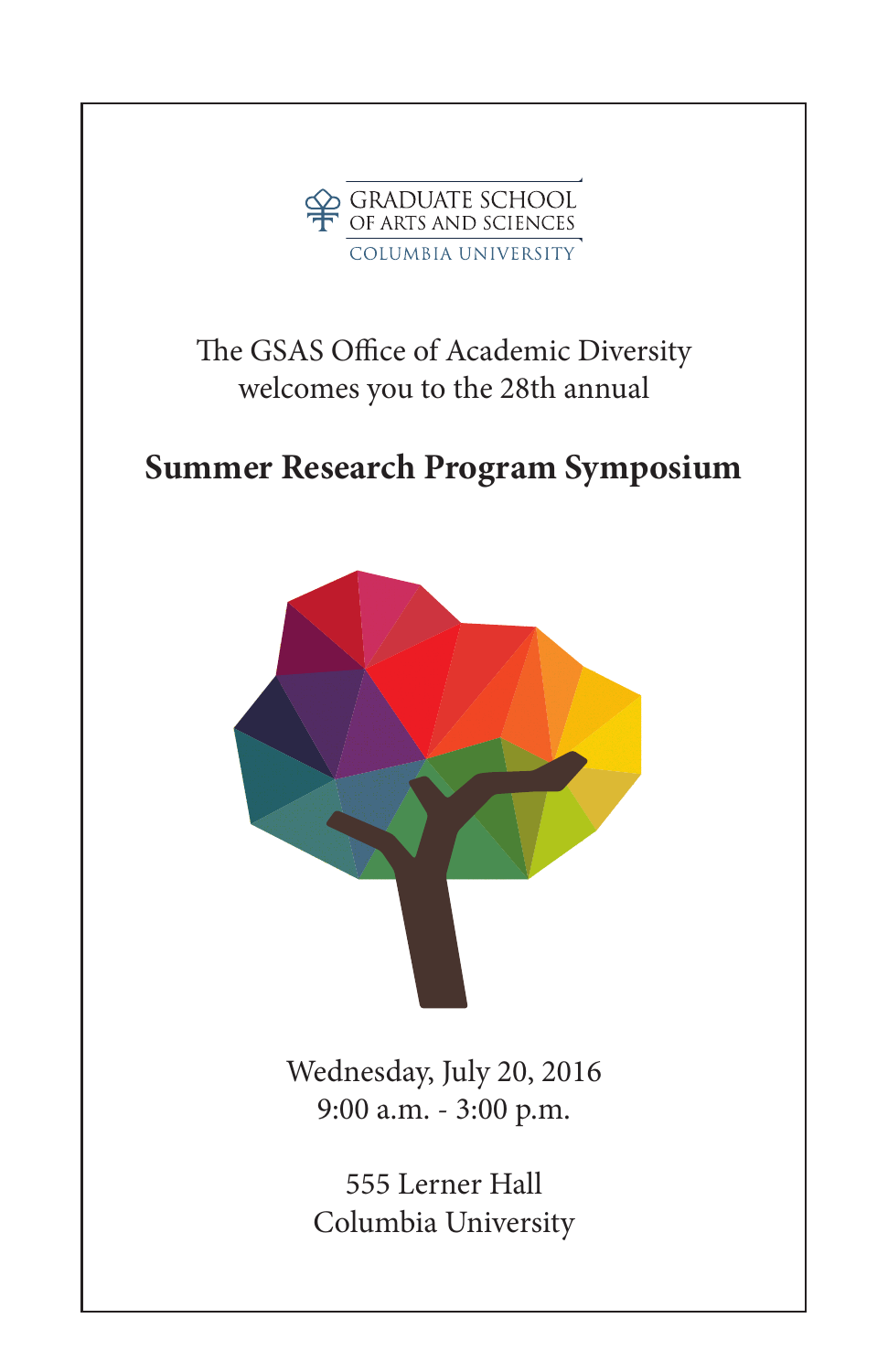Welcome to the Research Symposium for the Graduate School of Arts and Sciences 2016 Summer Research Program (SRP). This year, 15 undergraduate students from different colleges and universities from across the country have taken advantage of this opportunity to conduct original research with Columbia's and Barnard's distinguished faculty.

The goal of the SRP program is to increase the presence of individuals from traditionally underrepresented groups among the faculties of U.S. colleges and universities. The work presented at this symposium represents the research conducted during the nine weeks that the students are in residence at Columbia. By introducing the students to the joy and rigor of graduate level work, we hope to encourage and help prepare them to attend graduate programs in their chosen field.

We would like to thank the Graduate School of Arts and Sciences, the Leadership Alliance, the Creating Connections Consortium (C3), and the National Science Foundation for supporting our 2016 SRP Fellows. A special thank you to the Columbia professors at both the Morningside and uptown campuses, Barnard College, graduate students, and postdoctoral fellows for giving their valuable time to work with the students this summer.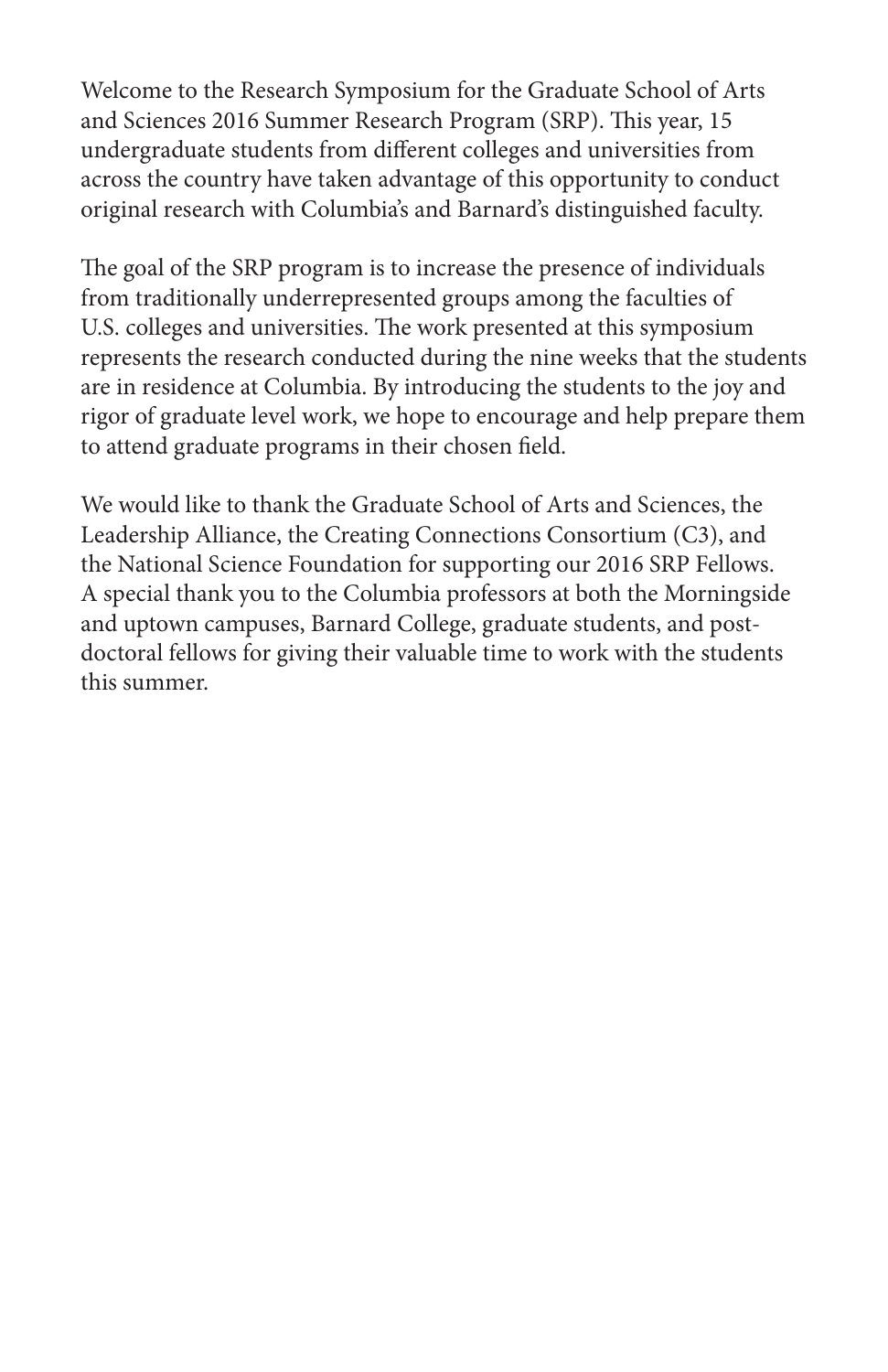#### **2016 SRP STAFF AND MENTORS**

#### **Program Director**

S. Isabel Geathers, Assistant Dean for Academic Diversity

### **Faculty Mentors**

Niall Bolger, *Psychology* Thomas Diacovo, *Cell Biology* Farah Jasmine Griffin, *English* Shamus Khan, *Sociology* Ana Pauline Lee, *Latin American and Iberian Cultures* Duncan Menge, *Ecology, Evolution and Environmental Biology* Shayoni Mitra, *Theater* Celia Naylor, *History* Brendan O'Flaherty, *Economics* Robert Shapiro, *Political Science* Carla Shedd, *Sociology* Josef Sorett, *Religion* Hynek Wichterle, *Neuroscience*

## **Graduate Student Mentors**

Anayvelyse Allen-Mossman, *Latin American and Iberian Cultures* Claudia Becerra, *Cellular, Molecular and Biomedical Studies* Bailey Brown, *Sociology*  César Colón-Montijo, *Music*  Brittany Fox-Williams, *Sociology* Geoffrey Iwata, *Physics* Sandra Portocarrero, *Sociology* Viviana Rivera-Burgos, *Political Science*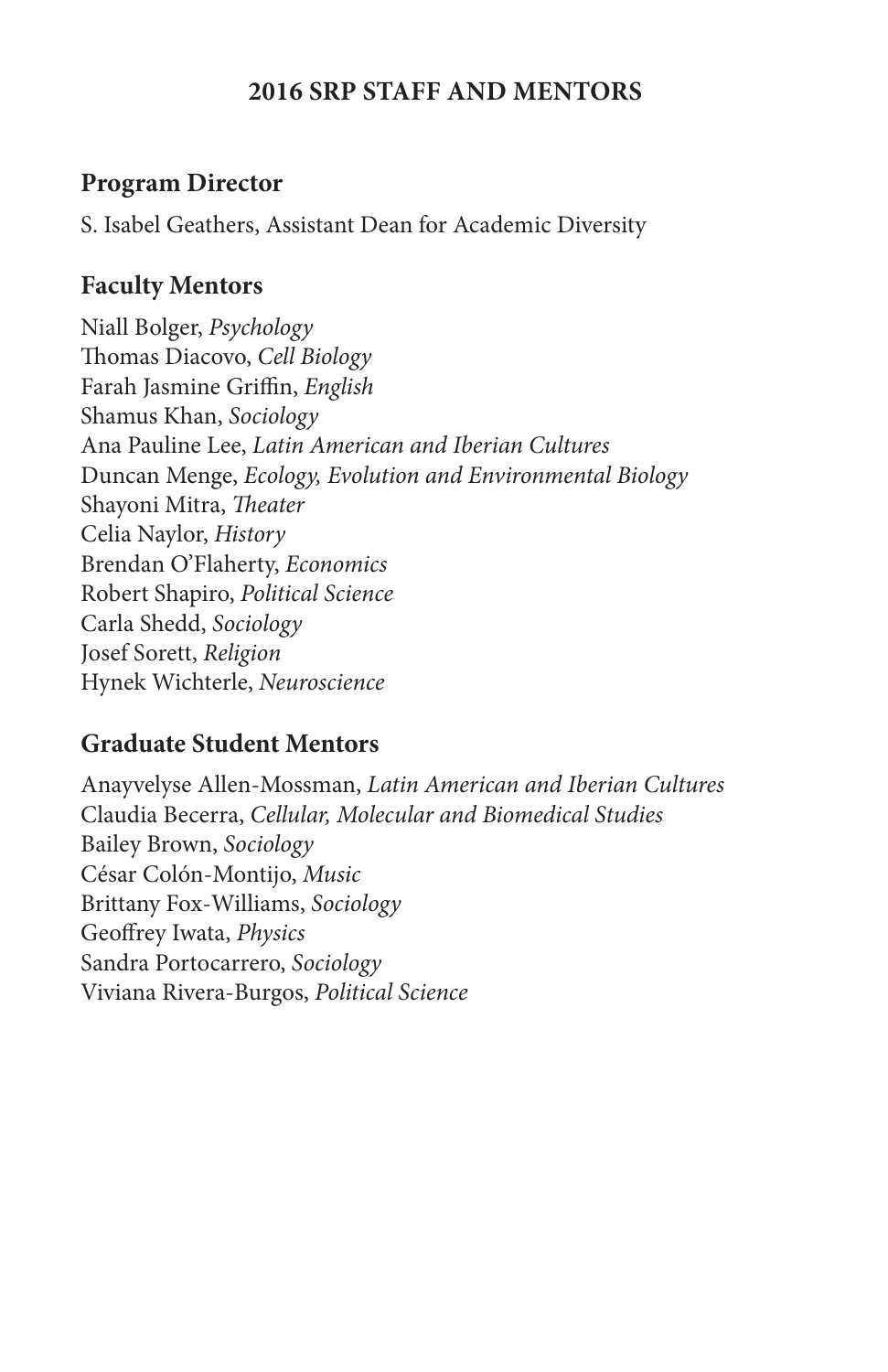# **PROGRAM SCHEDULE**

| $9:00 - 9:15$ a.m.         | Welcome                                                                                                                                                                                       |
|----------------------------|-----------------------------------------------------------------------------------------------------------------------------------------------------------------------------------------------|
| $9:15 - 10:30$ a.m.        | <b>Science Cohort Presentations</b><br>J. Gabriel Fraley<br>Ashley Rector<br>Karen Gomez                                                                                                      |
| $10:30$ a.m. $-12:00$ p.m. | <b>Humanities Cohort Presentations</b><br>Kevin Quin<br>Mysia Anderson<br>José Gabriel Figueroa Carlé<br>Elyza Dottin<br>Jasmine Wilson                                                       |
| $12:00 - 1:00$ p.m.        | Lunch                                                                                                                                                                                         |
| $1:00 - 3:00$ p.m.         | <b>Social Science Cohort Presentations</b><br>Jordan Baker-Tealer<br>Alijah Futterman<br>Hana Gebremariam<br>Juan Contreras<br>José Herrera<br>David Curtiss<br>Pascual Cortes-Monroy Edwards |
| $3:00 - 3:05$ p.m.         | <b>Closing Remarks</b>                                                                                                                                                                        |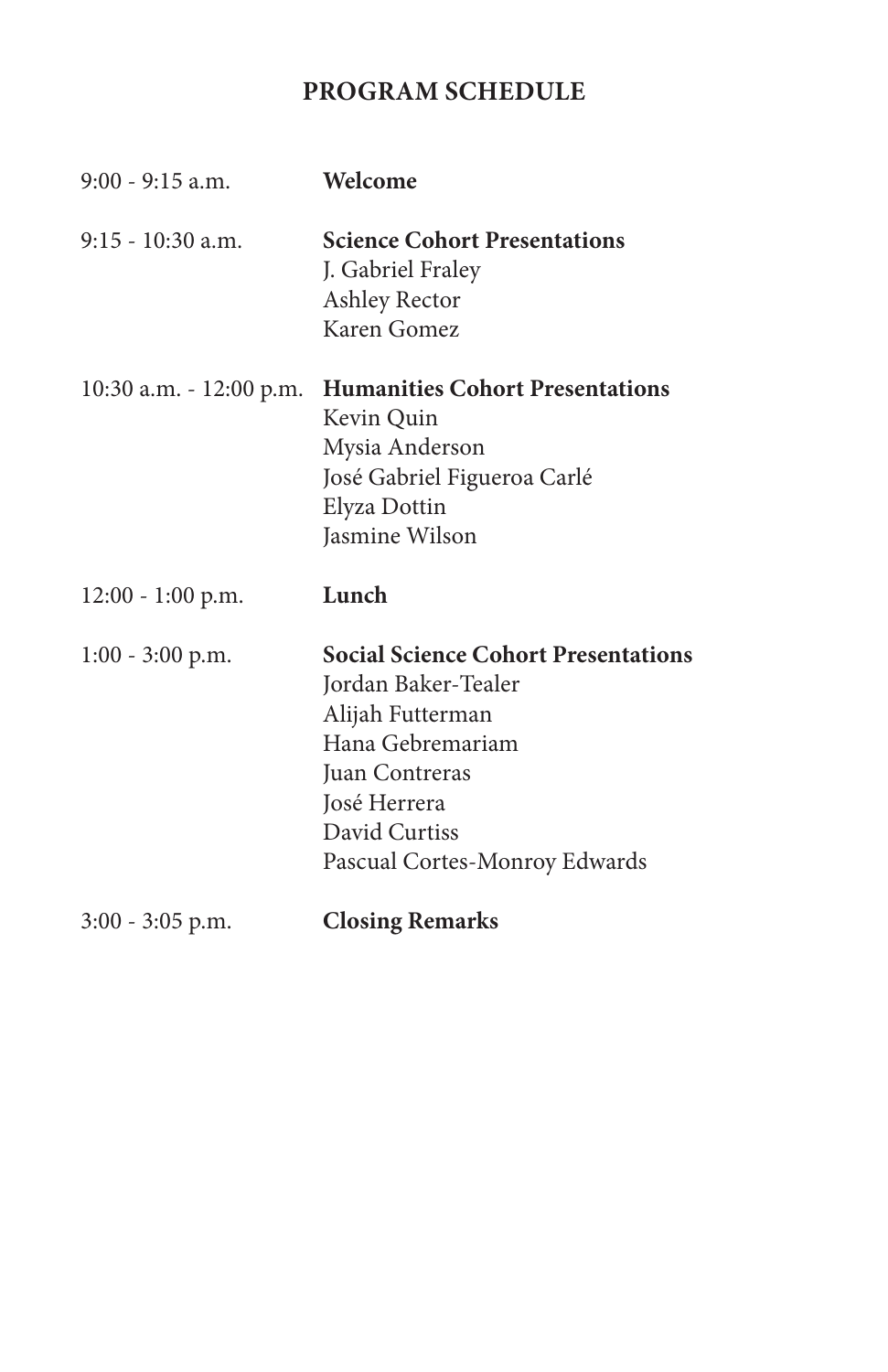## **RESEARCH ABSTRACTS**

# **J. Gabriel Fraley Faculty Mentor: Professor Hynek Wichterle**

*Optimizing the Directed Differentiation of V2a Interneurons from Mouse Embryonic Stem Cells*

Amyotrophic Lateral Sclerosis (ALS) is characterized by the degeneration of motor neurons that causes rapid atrophy and eventually paralysis of the muscles. ALS exhibits a rapid disease progression that can lead to death within two to four years after diagnosis. The α-motor neuron pool is the most vulnerable in ALS and evidence suggests the degeneration in these motor neurons may be caused by abnormalities in either synaptic inputs themselves or the presynaptic neurons. One such known excitatory input that synapses directly onto motor neurons is from V2a interneurons. Aberrant firing properties of the V2a interneurons, or in their synaptic connections onto motor neurons, may contribute to the pathogenesis of ALS. Current evidence also shows that V2a interneurons do not degenerate in ALS, and therefore represent a potentially tractable model for understanding the molecular mechanisms that protect against ALS.

To test synaptic connections between α-motor neurons and V2a interneurons, optimization is required of the V2a differentiation protocol to enrich the population of V2a interneurons. Optimization will result from the titration of retinoic acid (RA) and a Sonic Hedgehog agonist (SAG) to establish a higher density of V2a interneurons to α-motor neurons in embryoid bodies. The expected results will differentiate more V2a interneurons compared to α-motor neurons by decreasing the SAG and RA concentrations delivered to embryoid bodies. These results will allow for the further characterization of the role of V2a interneurons in ALS.

# **Ashley Rector Faculty Mentor: Professor Duncan Menge**

## *How does Nitrogen Fixation by Robinia Pseudoacacia Affect Climate Change?*

Climate change is driven by the increased emission of greenhouse gasses such as carbon dioxide, methane, and nitrous oxide. As a result, the number of nitrogen-fixing plants is expected to increase as well.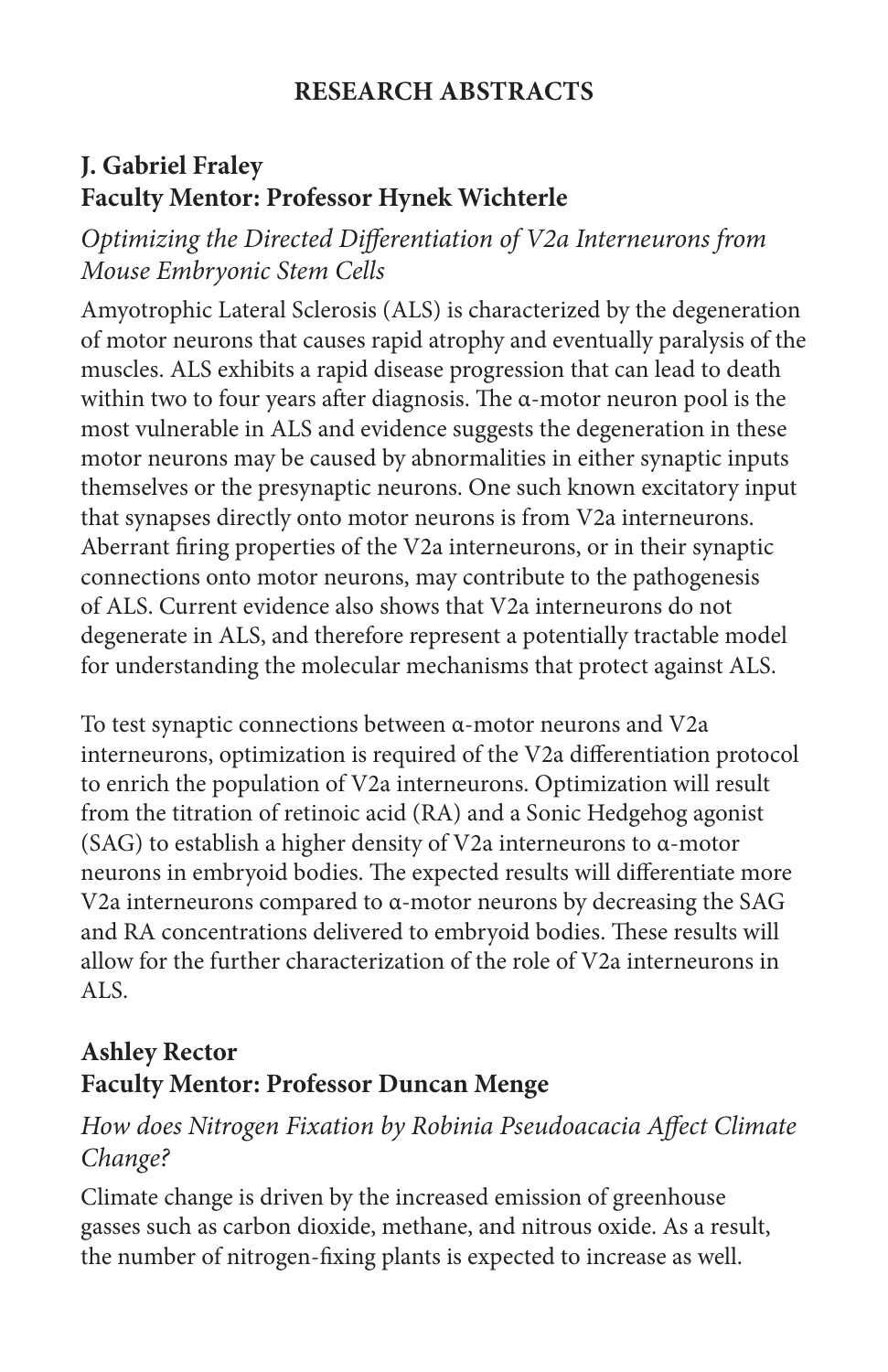Symbiotic nitrogen-fixation (SNF) allows for nitrogen to enter ecosystems and support carbon storage. However, lack of downregulation of nitrogen-fixation can lead to greenhouse gas soil flux by which nitrogenfixing plants may add excess nitrogen to soils and increase the release of carbon dioxide, methane, and nitrous oxide into the atmosphere. Based on the general distribution of nitrogen-fixing plants rhizobial plants fix nitrogen at lower latitudes and actinorhizal plants fix nitrogen at higher latitudes. The rhizobial tree, *Robinia pseudoacacia*, persists at latitudes above 35°N, in contrast to the theoretical geographic distribution of rhizobial and actinorhizal plants. The SNF strategies of trees like *Robinia pseudoacacia* are unknown. To better understand these outliers, we took gas flux samples from a range of nitrogen fertilized and unfertilized soils near *Robinia psudoacacia* and a non-fixing tree, *Betula nigr*a, in Black Rock Forest, New York. We are analyzing the samples for carbon dioxide, methane, and nitrous oxide via gas chromatography and expect to see changes in levels of greenhouse gasses depending on whether or not SNF regulation is occurring. Understanding the nitrogen fixation strategies of rhizobial plants outside of their typical latitude will provide guidance for global agricultural practices and its influence on the overall rate of climate change.

#### **Karen Gomez Faculty Mentor: Professor Thomas Diacovo**

## *Identifying Signaling Pathways Involved in Resistant T-cell Acute Lymphoblastic Leukemia*

T-cell acute lymphoblastic leukemia (T-ALL) is an aggressive and rare form of cancer in adults. The inactivation of the tumor suppressor PTEN and subsequent over-activation of the PI3K/Akt protein pathway is a major driver of this disease. Previously, PI3K isoforms  $\gamma$  and  $\delta$  were found to be specifically associated with T-ALL development and progression, and a targeted inhibitor of these proteins was developed with promising results in pre-clinical experiments. However, PI3K-targeted therapy remains unsuccessful in some cases of T-ALL, and it is unclear which additional signaling pathways are involved in promoting this resistance. The purpose of this study is to identify alternate signaling pathways that result in PI3K-resistant cancer cells. The protein expression of seven T-ALL resistant cell lines was characterized utilizing Western blot protocol to determine which proteins are up- or downregulated in tumors that evade PI3K-targeted treatment. Recognizing that protein activity is a consequence of gene expression, we hypothesize that differential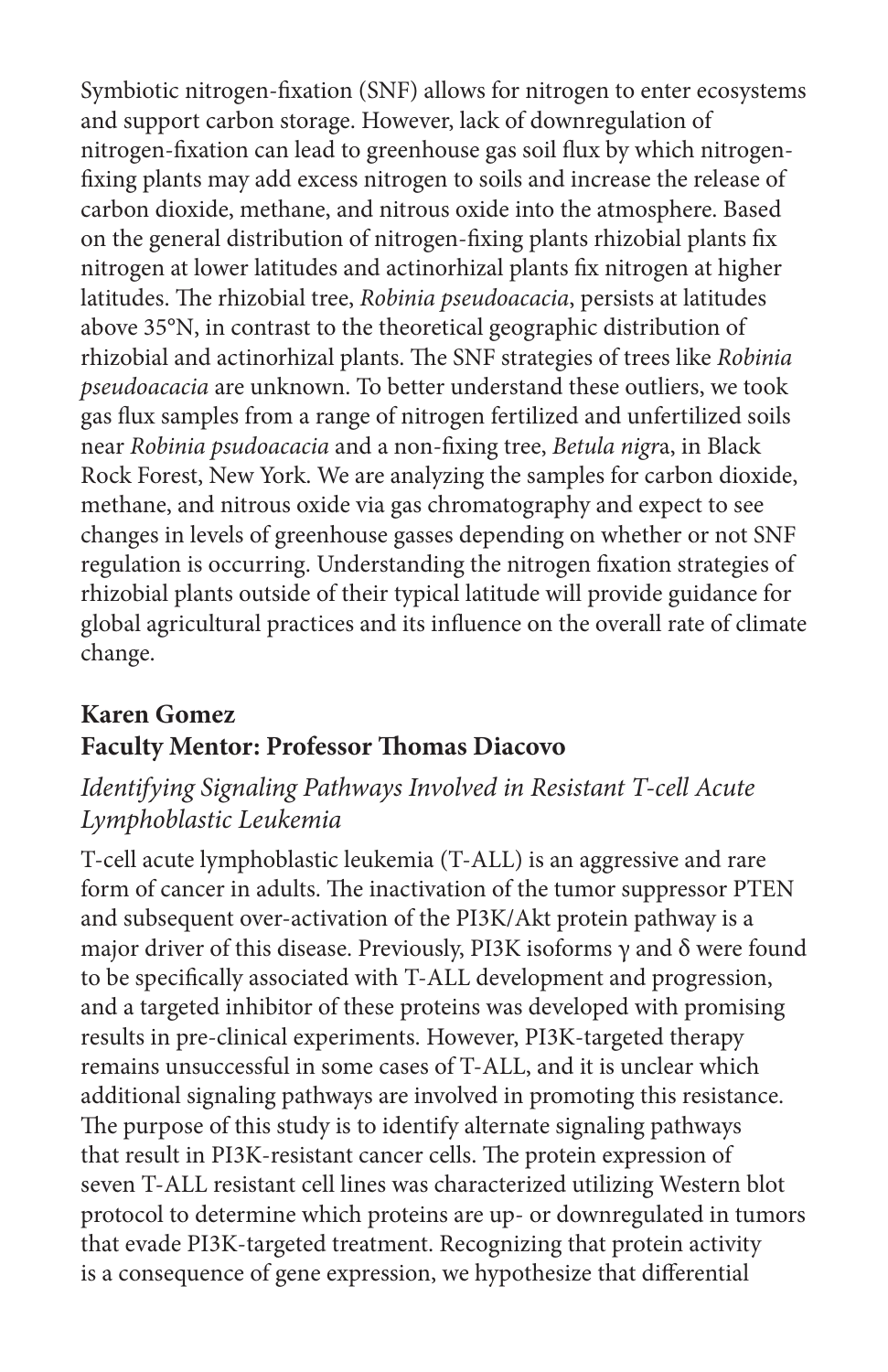expression of proteins identified in these cell lines are indicative of oncogenic mutations which confer resistance in PTEN-null tumors. These results will expand our current understanding of T-ALL progression and propose new targets for successful treatment of resistant T-ALL.

## **Kevin C. Quin Faculty Mentor: Professor Josef Sorett**

*(Mis)Representing the Black Male Body: Exploring Black Masculinity and Sexuality in PrEP4Love*

In *"Reading Racial Fetishism: The Photographs of Robert Mapplethorpe,"* Kobena Mercer's reading of Mapplethorpe's photos of nude black men illuminates how aestheticized images of the black male body perpetuates stereotypes of black men as hypermasculine and hypersexual. Moreover, Mercer's work calls attention to how photographic expressions of such stereotypes reveal the ways in which white people "look" and perceive black male sexuality. This project follows and complicates Mercer's scholarship by employing a critical analysis of images of black men in PrEP4Love, an advertising campaign that promotes an HIV prevention pill called PrEP. The campaign is a collaborative effort between the Chicago PrEP Working Group and photographer Sandro Miller. Though the goal of PrEP4Love is to subvert popular safe sex advertisements by photographing at-risk models to position PrEP as a vehicle for peace of mind while exploring pleasure and intimacy, I argue that Miller's visual articulation of black masculinity and sexuality undermines this goal as his aestheticized images perpetuate stereotypes of black men as hypermasculine and hypersexual. Using Stuart Hall's theory of representation, my close readings of three of Miller's images of black men in PrEP4Love unearth the ways in which Miller's framing positions the black masculine body as a spectacle, and how the language painted onto the bodies inscribes notions of promiscuity and disease, portraying the bodies as locations for transgressive pleasure. This work ultimately seeks to provide a critical framework that fills the theoretical gap in understanding representation in relation to ideological constructions of black masculinity and sexuality.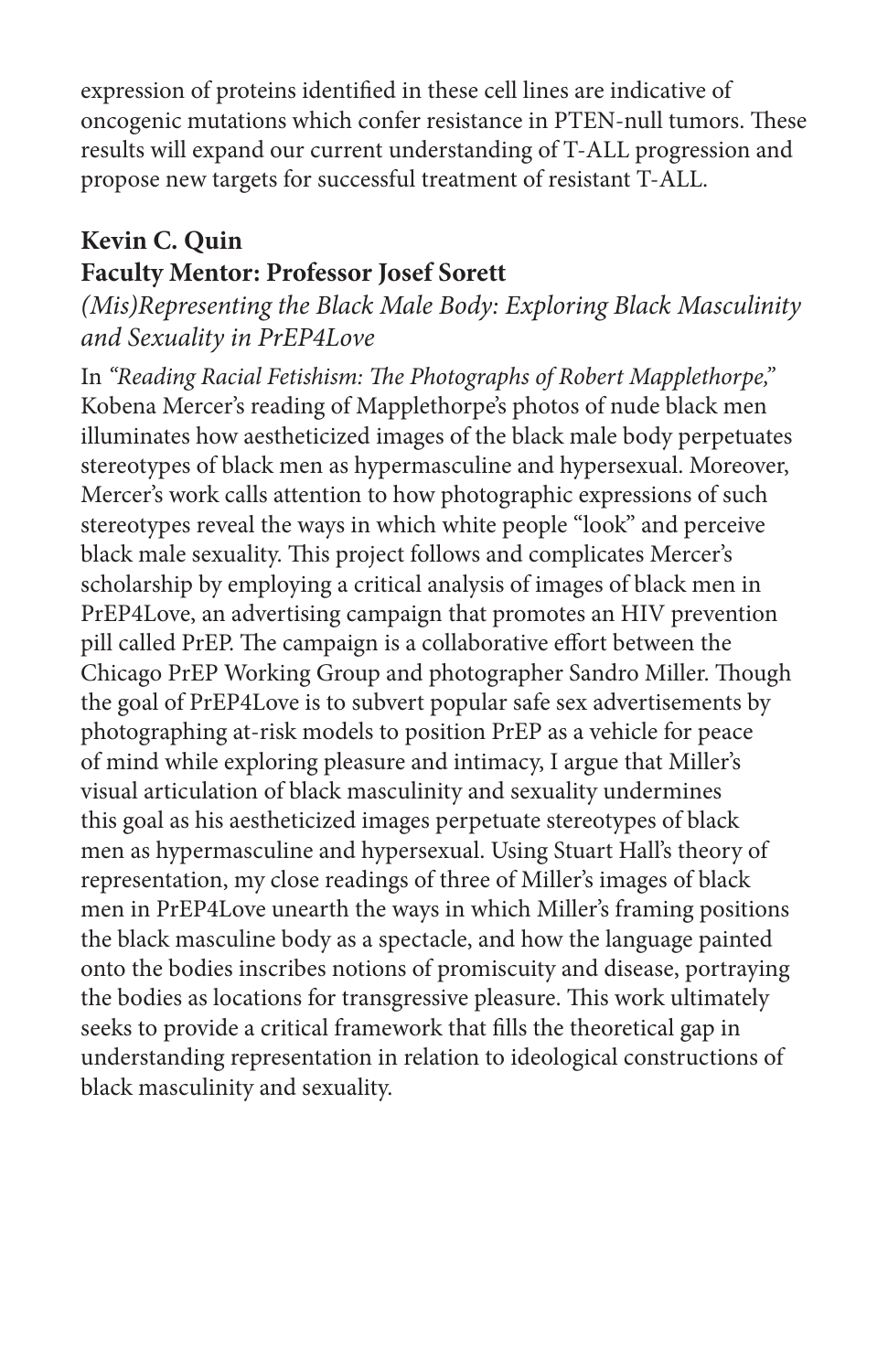#### **Mysia Anderson Faculty Mentor: Professor Shayoni Mitra** *Blac Chyna and the Black Ratchet Imagination*

The proliferation of social media has allowed for the global consumption of images of Black women by spectators with access to a digital screen. Social media functions as a digital space with competing ideologies and aesthetics that allows participants of the space to self-curate their personalized digital representations. Blac Chyna, former stripper, video vixen, and entrepreneur, is achieving material gain and social capital through the economy that social media facilitates. Blac Chyna and other Black women cultural producers are capitalizing off of racialized and gendered ideologies that allow Black women to trade visual access to their bodies for capitalistic gain. I argue that Blac Chyna's self-curated images speak to the visual history of the Black woman's body; her aesthetics rely on the visual legacy of the colonial representation of the Venus Hottentot's excessive body. Her visuality actualizes the fantastical determination of the Black woman's body. She operates as an active opponent of Higginbotham's politics of respectability, and she is an embodiment of the politics of failure. Through her relational aesthetics and business models, Blac Chyna is successfully capitalizing off of the fetishization and consumption of the failure of Black women's aesthetics. As Blac Chyna continues to engage in the visual field, she makes room for articulations of new aesthetics grounded in LaMonda Stallings' theory of the Black Ratchet Imagination. The Black Ratchet Imagination celebrates indulgence and acceptance of the failure of Blackness.

# **José Gabriel Figueroa Carlé**

## **Faculty Mentor: Professor Ana Paulina Lee**

## *Spiritual Hybridity and Racial Futurity in Rita Indiana's La mucama de Omicunlé*

Rita Indiana's *La mucama de Omicunlé* (2015) provides a singular opportunity in Hispanic Caribbean literatures to discuss the intersections of race, ethnicity, gender, sexuality, and class in the contemporary Dominican Republic. Queer bodies trapped in the battles between nations in the Caribbean are left to deal with cataclysmic ecological consequences directly linked to failed postcolonial governments. A close-reading of the novel using an Afrofuturist framework reveals the author's rejection of Caribbean historical discourses by elaborating ethnicities informed by afro-Cuban spiritual practices compounded with Taino connections with nature. This alternative of "afro-Caribbeanness" for Dominican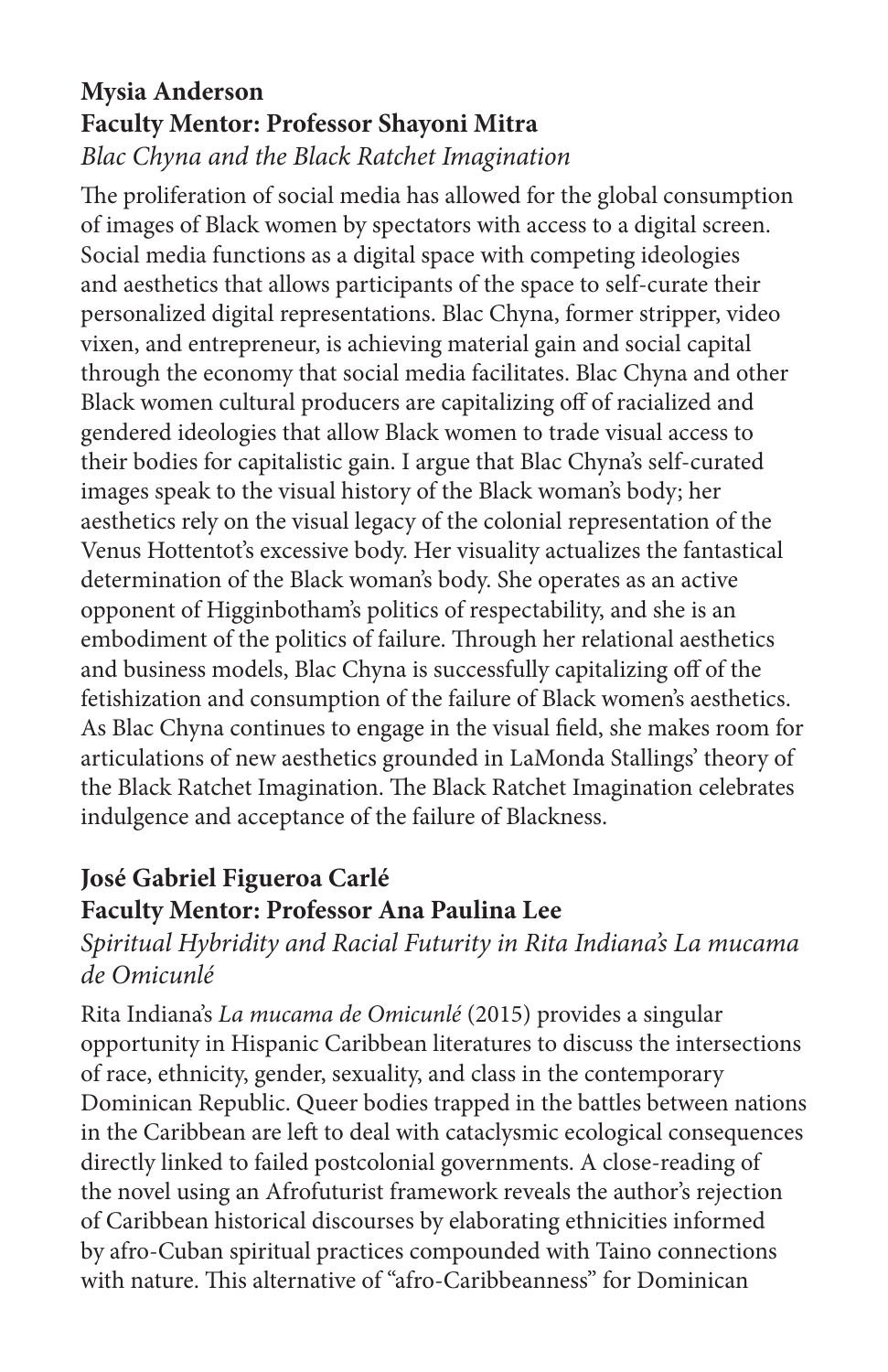culture provides characters a gateway for upward social mobility and racial futurity. These transgressive racial discourses challenge Trujillato's Eurocentric model of nation-building while problematizing normative gender roles that characters must either acquiesce to or reject. The author's treatment of racialized sexualities—which negotiate their performances between hegemonic codes of masculinity and homoerotic impulses—determines their success or failure in function of their embodiment of African influences in Caribbean visual arts and cultural production.

### **Elyza Sharai Dottin Faculty Mentor: Professor Celia Naylor**

*Abused, Shamed, and Silenced: Revictimizing Black Women's Sexual Assault Claims in Contemporary U.S. Society*

My research explores the influence of specific cases and claims of Black women's sexual assault on current day representations and perceptions of Black women in news and social media. I unpack how, from the 1990s to the present day, the policing of Black women in the legal battle for justice regarding their sexual assault has influenced the devaluation of Black women in U.S. society. Framing my research within the historical legacy of sexual violence of Black women during slavery and the postemancipation era, I use theories of intersectionality and Black feminist thought to analyze both primary news source documents and scholarly works on Black women's sexual abuse. I highlight the importance of recognizing the oppressive and interconnected nature of Black women's race, class, and gender when analyzing their sexual abuse and discrimination. Using the 1995 Philadelphia case of the rape of Melody Madison, and the stories of Black women who have accused famed actor and comedian Bill Cosby of sexual assault, I analyze the revictimization and policing of Black women in both the legal process as well as in news and social media portrayals of their sexual assault. By researching these particular cases of Black women's sexual assault, I explore the cyclical nature of the legal and social effects of Black women's abasement to \ assist readers in understanding why Black women continue to be abused, shamed, and silenced in contemporary U.S. society.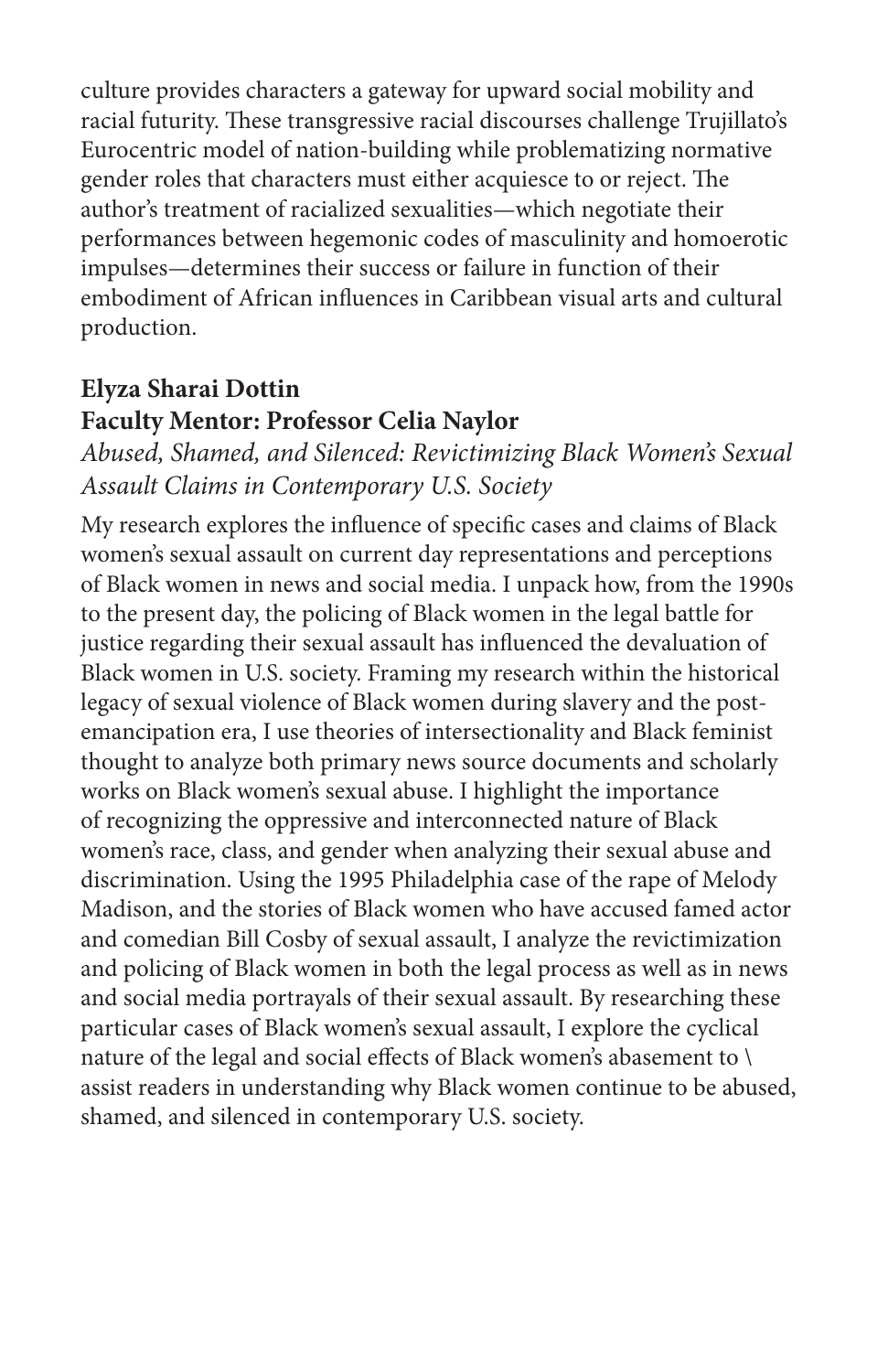#### **Jasmine Wilson Faculty Mentor: Professor Farah Jasmine Griffin** *Curious Black: Race-Reversal between Black and White Women Characters in Comics*

This study analyzes one of the earliest examples of characters who experience or enact a type of race-reversal characters in American comic books through a close reading of, "I Am Curious (Black)!," a comic book within Volume One of the *Superman's Girlfriend, Lois Lane* (1970) by DC Comics writer Robert Kanigher. This comic book issue is about Lois Lane, a white news reporter who decides to write a story about the black community within Metropolis called Little Africa. After recognizing community members will not speak to her as a white woman, Lois begs Superman for help, and he changes her into a black woman for one day. To analyze Lois's role as a black woman, I will employ Toni Morrison's Africanist other theory and critique the presence of black male patriarchy and white feminist thought by employing bell hooks' black feminist framework in *Ain't I a Woman: Black Women and Feminism*. I argue that race-reversal in comics is problematic given the lack of authenticity of black characters who are based on white predecessors, which then perpetuates a distorted view of black characters. I also challenge white male writers who use Africanist characters to affirm their societal beliefs of black people.

# **Jordan Baker-Tealer Faculty Mentor: Professor Brendan O'Flaherty** *A Dynamic Game Modeling Cultural Appropriation*

Why is cultural appropriation harmful to the people whose culture is being appropriated? In this paper, I develop an economic model of cultural appropriation using the principles of game theory as well as an evolutionary concept of human agency in order to explain cultural appropriation and the factors that drive its persistence. In this model, individuals can take on two roles: the one who participates in the act of appropriating another's culture or the one who has their culture appropriated. Current research addresses various modeling theories and their limitations as completely applicable or reflective of reality. Literature in the field also discusses cultural appropriation in itself, as a sociological or psychological trend. I attempt to combine these two lines of research in a dynamic game that will effectively model, and therefore provide a working definition, of cultural appropriation. My work shows how cultural appropriation operates, why it is a problem, and begins to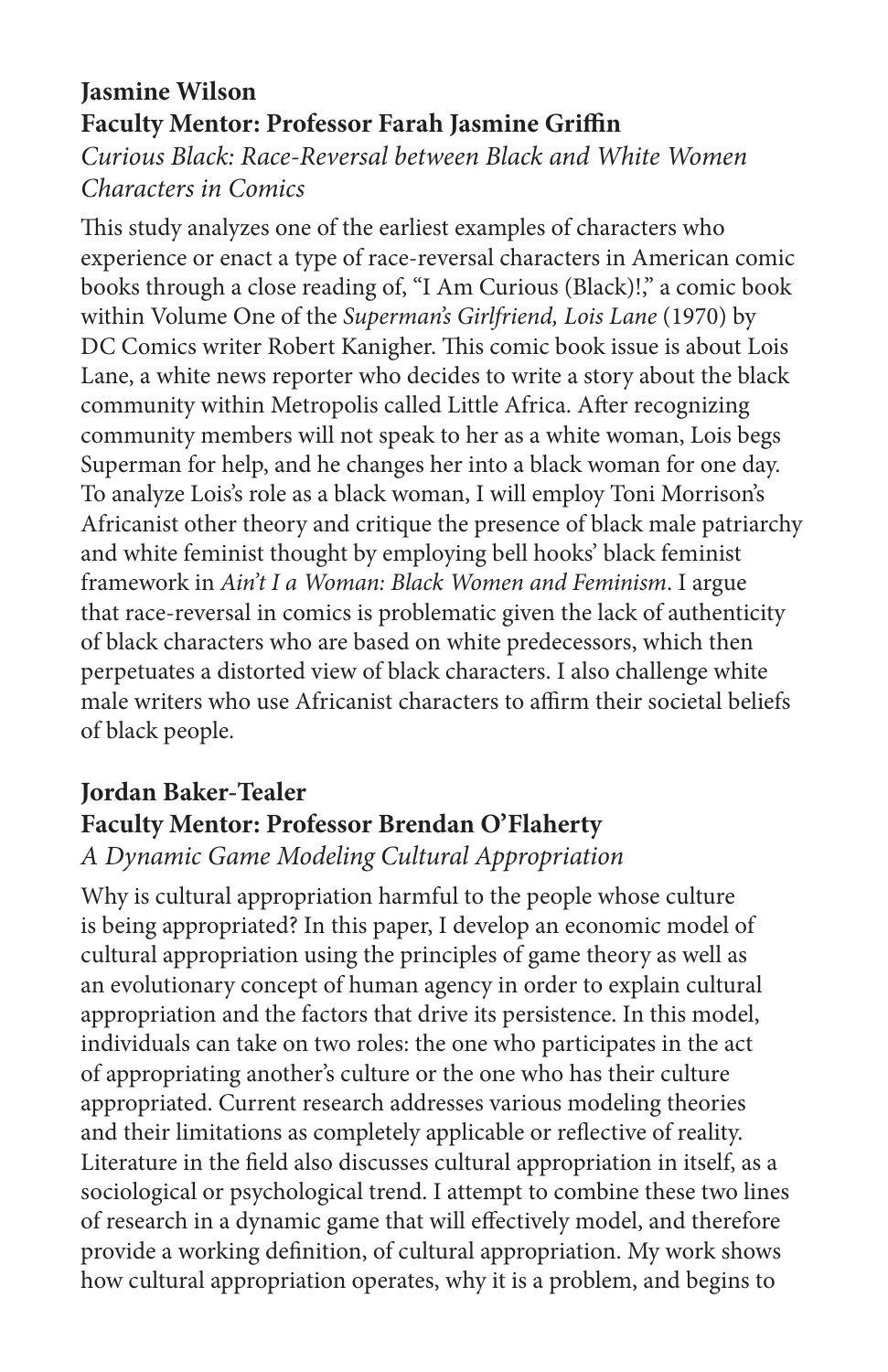consider what can be done about it.

# **Alijah Futterman Faculty Mentor: Professor Carla Shedd**

*Does Practice Meet Principle? How Training and Perceptions Influence the Implementation of Restorative Justice*

This paper seeks to identify some of the factors that influence the implementation of restorative justice principles in restorative circles at the Harlem Youth Court. Restorative justice programs have become widespread throughout the United States, as they become accepted as an effective alterative to detention for juvenile offenders who have committed minor offenses. Unlike most restorative justice programs, the Harlem Youth Court uses a model of restorative justice that integrates elements of restorative circles and youth courts. While the structure of restorative justice programs varies significantly, these programs typically employ a philosophy that emphasizes victim, offender, and community involvement in responses to crime. This study uses interviews of teens who serve as jurors at the Harlem Youth Court, observations of their training sessions, and observations of restorative circles in order to determine the ways in which restorative principles are put into practice to examine a model of restorative justice that has not previously been studied.

## **Hana Gebremariam Faculty Mentor: Professor Shamus Khan**

*Harvesting Community: Black Women Combating Health Inequalities through the Carrie McCracken TRUCE Community Garden*

This study examines black women's role in Harlem's Carrie McCracken TRUCE Community Garden in New York City. My research explores the intersecting identities of gender, race, and class to understand the perspectives of the black female members of the garden on health, food access, and community. Additionally, the study incorporates these identities into ethnographic accounts of black women's responses to structural and social inequality concerning health and food access. Semistructured interviews and participant observation are used to address the following research question: How do black women respond to health inequality through community garden work? This research deviates from the common focus on the causes of inequalities and instead focuses on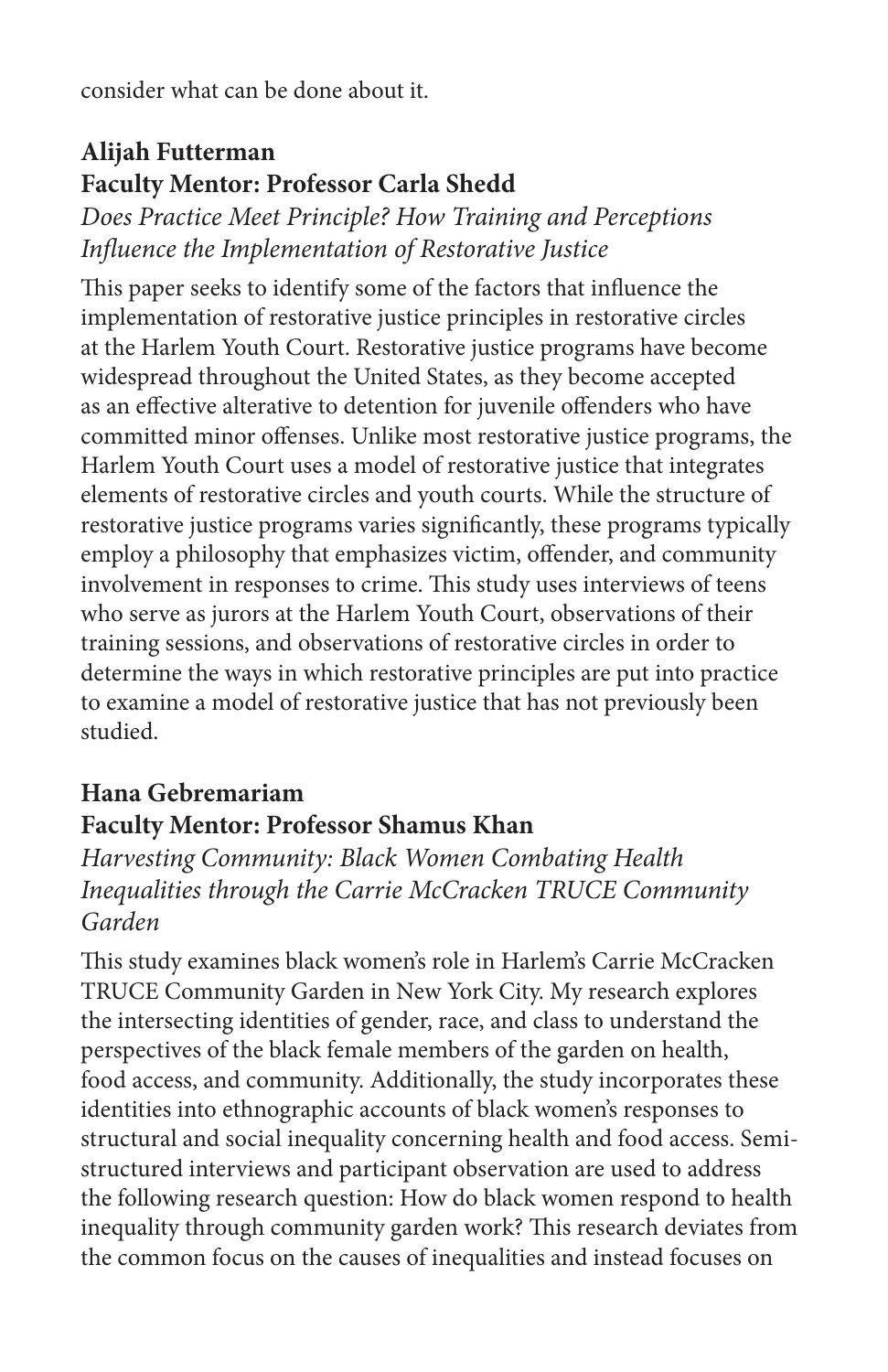how marginalized groups respond to inequalities. Black women's work in urban community gardens is an example of this powerful response.

# **Juan Contreras Faculty Mentor: Professor Niall Bolger**

*The Social Support Paradox: Addressing the Differences of Perceiving and Receiving Social Support*

Feelings of social support—the sense of belonging and sense of being loved—are as vital to the human condition as food and shelter. Research demonstrates that the perceived availability of social support benefits both our mental and physical health. However, research has also shown that enacted social support—the actual support given—can often fail to aid us in coping with stressful situations and can even worsen distress. Invisible support—or support that is not recognized as social support by recipients—can circumvent the costs of direct visible support. Across two studies, I demonstrate the paradox between perceived social support and enacted social support. Participants in Study 1 ( $N = 49$ ) completed a self-reported a measure of social support along with measures of five psychological constructs. Results from Study 1 demonstrate that perceived social support predicts beneficial outcomes such as: lower rumination, greater gratitude, greater cognitive reappraisal, a greater overlap between others and the self, and greater preventative health behaviors. In Study 2, participants ( $N = 152$ ) prepared for a stressful speech on a controversial topic in front of a confederate who provided either visible or invisible social support. Results from Study 2 show that receiving visible social support produces negative outcomes, such as greater perceived indebtedness, greater social comparison, and impaired cognitive functioning. In contrast, receiving invisible social support circumvented the negative effects of direct visible support. These results demonstrate the paradox between perceiving and receiving social support.

# **José Herrera Faculty Mentor: Professor Robert Shapiro**

*The Perceivable Implementation of Redistribution Policies through an Analysis of Public Opinion on the Matter of Welfare and Work*

In this paper I explore Americans' attitudes towards welfare policies more specifically, Americans' views regarding the need to engage in a form of work in order to acquire government aid. I track public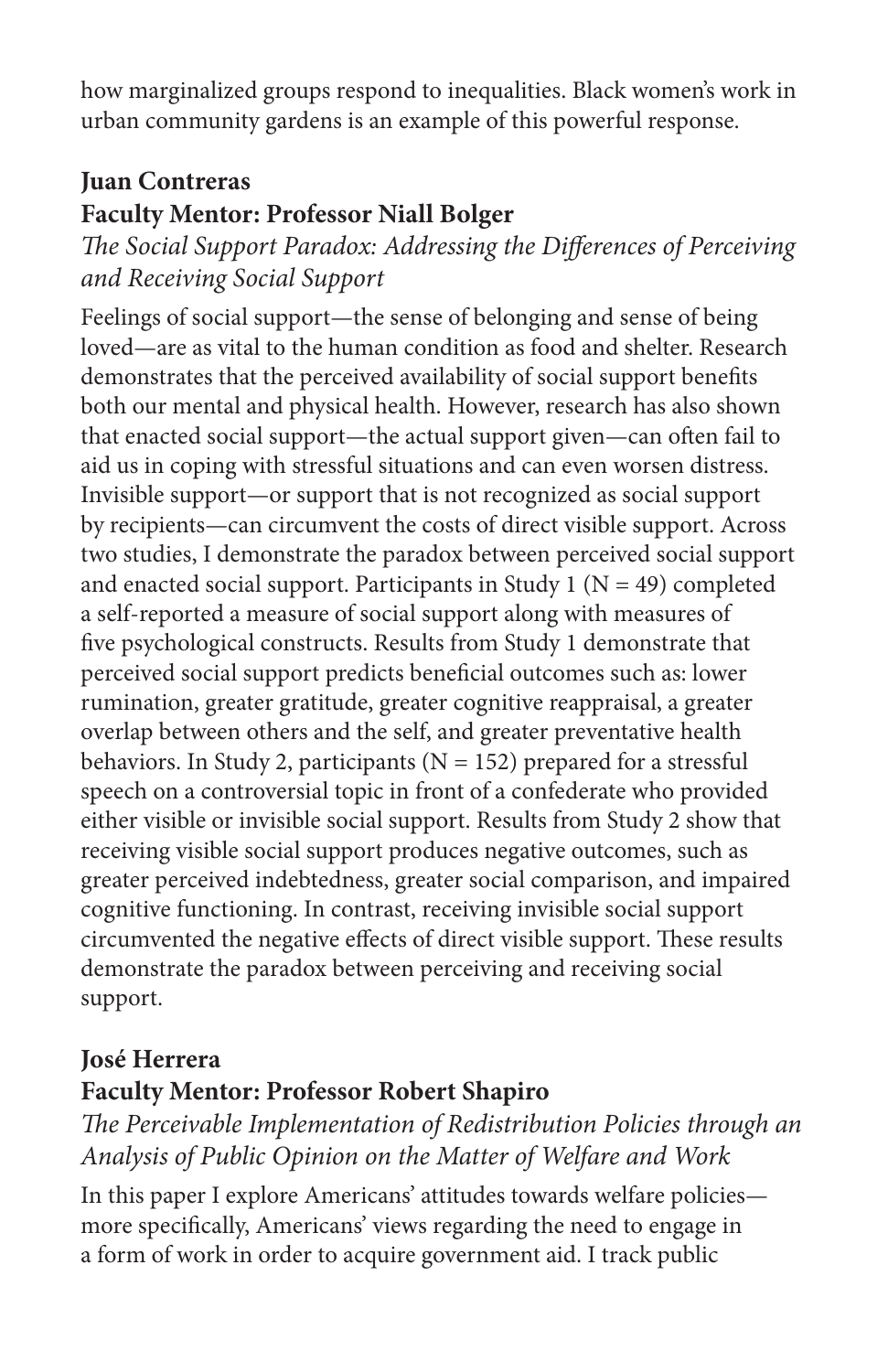opinion polls for a period of 10+ years by targeting the most recent poll data on the subject in order to gauge how Americans' opinions have changed in the last decade. Descriptive statistics show slight changes in attitudes towards the idea of work for welfare, but overall there is a continued hostility towards programs that Americans perceive to incubate "laziness." The ramifications of this project could be used to project attitudes towards future policy initiatives such as a Basic Income Guarantee (BIG) and other forms of wealth redistribution that do not hinge on a "wage-work" relationship. In the second phase of the project, I estimate regression models to explore the relationship between various independent variables—such as religion, sex, and party identification—and public opinion on welfare. I argue that in order for such initiatives like "BIG" to gain "popular" traction in the U.S. there needs to be a continued effort to reshape core society principals such as the "individualism" embedded in American society and the vestiges of the protestant ethic foundation.

#### **David Curtiss**

#### **Faculty Mentor: Professor Carla Shedd**

## *"The Golden Ticket:" Examining The Role of Mental Health Referrals in Treatment for Youth*

Research suggests that over 20 percent of youth between the ages of 6-17 in the United States have a diagnosable mental or substance abuse disorder, and a majority of those young people are not receiving mental health services (MHS). In addition, there are great disparities that exist within treatment access. An often understudied component of MHS disparities amongst youth is the operation of mental health referrals, and how these referrals are employed discretionarily amongst youth due to demographic differences (e.g. location, race, and income). The major research question motivating this study is: Why is it that some youth access mental health services through schools and specialty care institutions (primarily restorative function) while others access mental health services through the juvenile justice system (punitive function)? To address this question, this paper serves as a systematic analysis of mental health service referrals across four different systems of care: education, child welfare, juvenile justice, and specialty mental health care/PCP, and then integrates these systems into a single visual diagram disaggregated by extralegal factors such as race, ethnicity, socioeconomic status, insurance status, age, and disorder type. Using a rigorous retrospective review of previous studies that investigate the use of mental health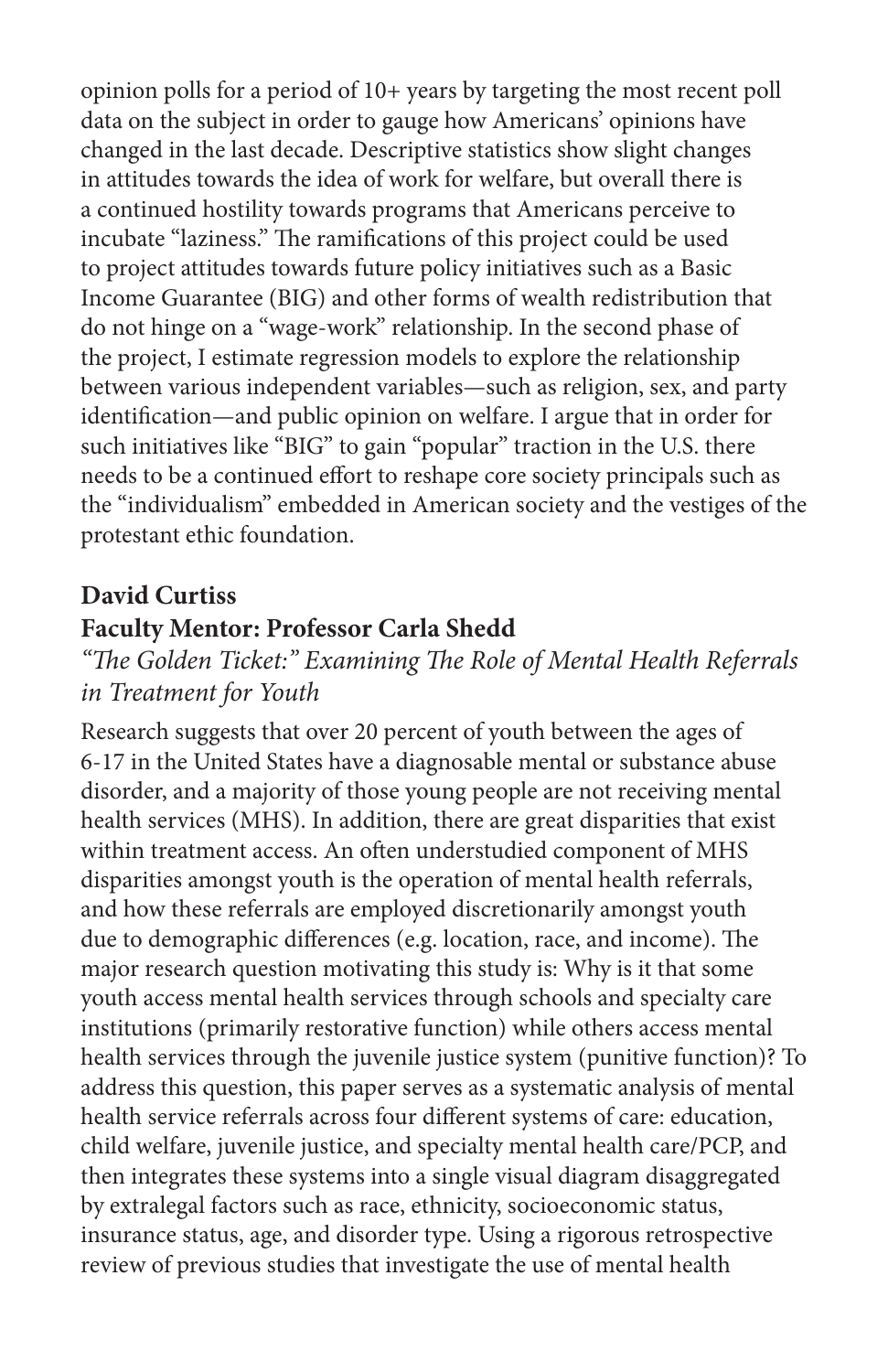referrals amongst different social systems of care, my work builds a visual diagram to map the various pathways of youth's introduction into the MHS system through referrals.

#### **Pascual Cortes-Monroy Edwards Faculty Mentor: Professor Robert Shapiro**

*The Effects of Public Opinion on Climate Change: A Comparative Analysis of Policy Responsiveness, Energy Sources and Investment Trends at the State Level*

Climate change is seen as a major global threat. Given its environmental, economic and social consequences, my work seeks to understand whether public perception towards climate change has reduced the dependency on non-renewable sources of energy (e.g. coal, gas) for the production of electricity throughout the United States. I hypothesize that increased awareness towards climate change should lead to environmental regulation in the form of carbon taxes or divestment requirements. Consequently, I expect there to be a decrease in the percentage of total energy that is produced by non-renewable sources. Similarly, I hypothesize that if regulation has reflected public opinion, investment across the industry should decrease given the negative impact that carbon taxes have on profitability. In order to test my hypotheses, I estimate OLS models at the state level to explore the influence of public opinion on energy output by source, investment trends, and the variation of environmental policies across states. This paper contributes to the literature on democratic responsiveness by exploring the relationship between public opinion and policy. Moreover, it assesses whether the impact of opinion increases with saliency towards issues, and the extent to which interest groups and elites can counteract this effect.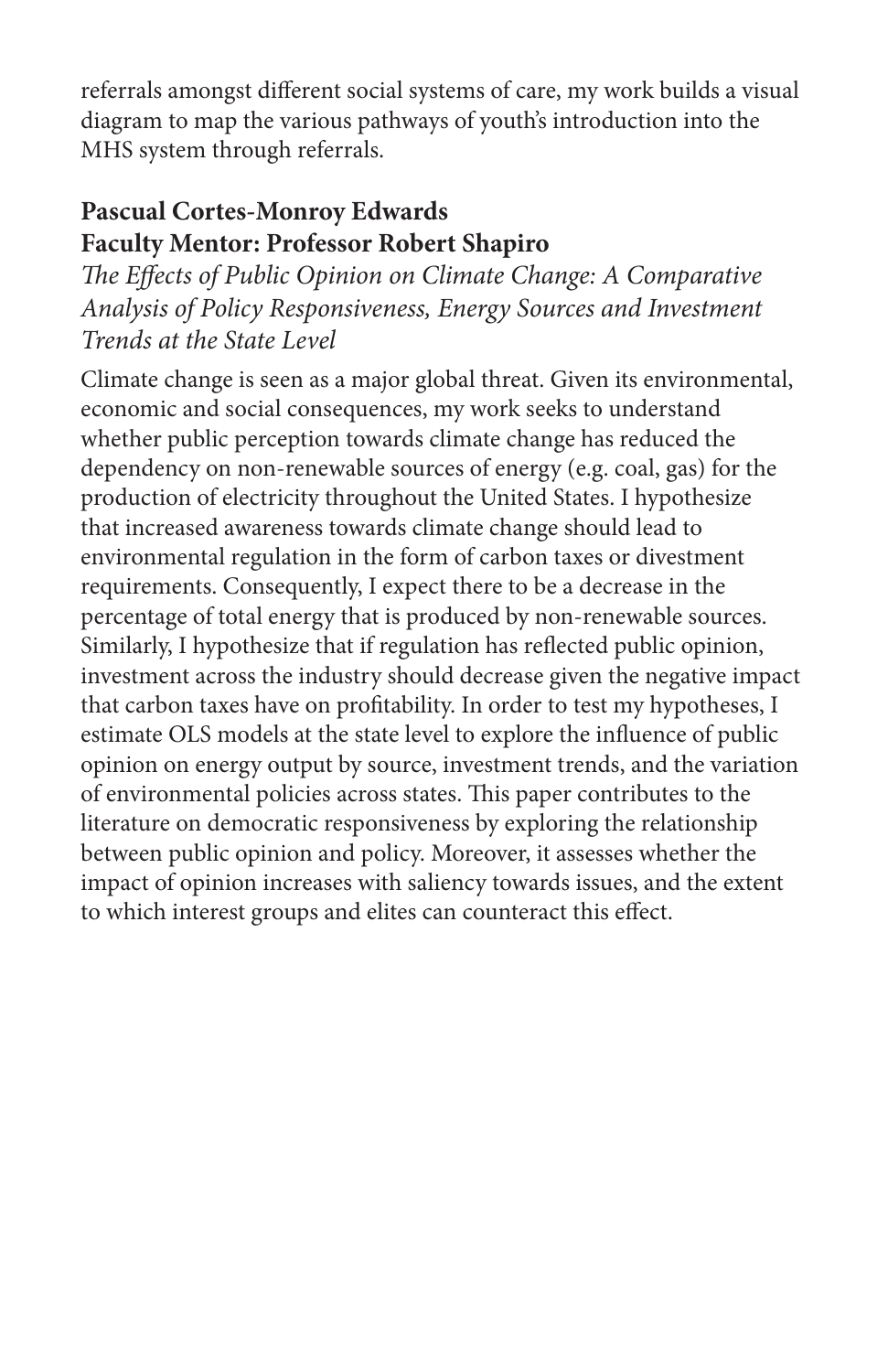#### **GRADUATE STUDENT MENTORS**

#### **Science Graduate Mentors**

**Claudia Becerra** is a Ph.D. student in the Integrated Program of Cellular, Molecular and Biomedical Studies. She graduated from Dartmouth College in 2013, where she majored in Biology and minored in French Literature. Claudia works in Dr. Ellen Ezratty's lab investigating the role of the polycystin genes in epithelial stem cell biology by using the developing skin as a model. This project follows her interest in developmental cell biology and expands on her research experience in epithelial tissues.

**Geoffrey Iwata** is a Ph.D. candidate in the Department of Physics. His research focuses on the quantum mechanical properties of atoms and molecules. Geoff 's lab employs state of the art techniques combining lasers and magnetic fields to trap molecules that are a million times colder than outer space. At these extreme temperatures, the molecules are effectively stationary, and it is possible to study the fundamental physics that govern our universe. With these ultra-cold molecules, Geoff and his lab mates perform some of the most precise experiments in the world, probing how molecules bond together, how quantum mechanics dictate their symmetry, how to break them apart, and much more. Geoff is currently researching a new way to cool molecules that utilizes collisions with Helium atoms; this technique should be applicable to a much wider range of molecules than is presently accessible and will enable some of the most stringent tests of quantum mechanics possible with today's technology.

#### **Humanities Graduate Mentors**

**Anayvelyse Allen-Mossman** is a Ph.D. student in the Department of Latin American and Iberian Cultures and the Institute for Comparative Literature and Society, where she specializes in modern Latin American cultural production. Her research focuses on the relationships between urbanism, infrastructure, and visual and material culture in the 20th century. She is particularly interested in forms of infrastructures that produce and demand cartographic perspectives. She holds a B.A. in Comparative Literature from Barnard College.

**César Colón-Montijo** is a Ph.D. candidate in Ethnomusicology in the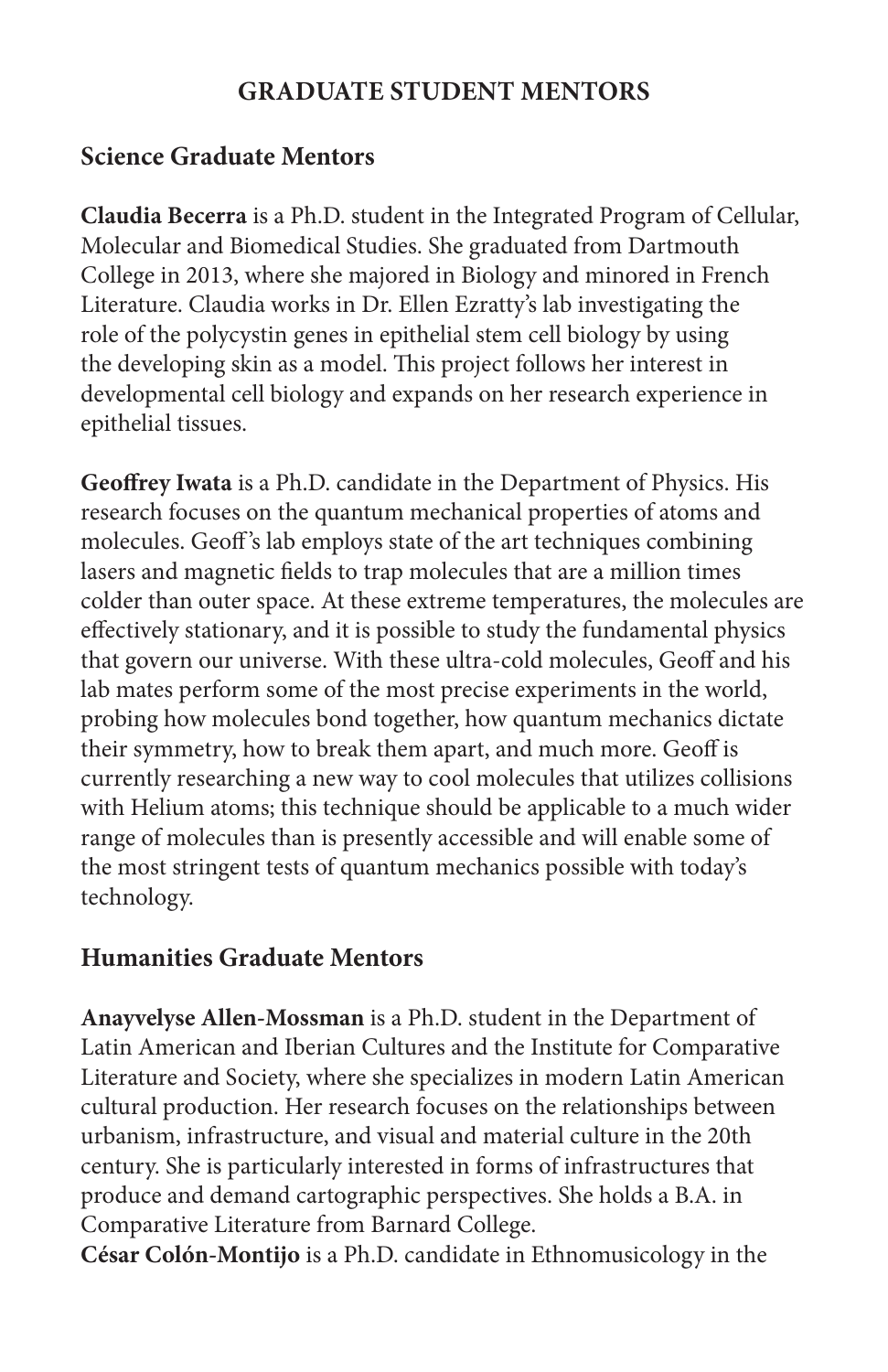Department of Music. César completed a B.A. in Communications at the University of Puerto Rico, Río Piedras in 2003. His research examines the life and music of the foundational Afro-Puerto Rican salsa singer Ismael "Maelo" Rivera and his dissertation relates the configuration of diverse affective alliances created through Maelo's music among fans, musicians, and collectors in Venezuela, Panama, New York, and Puerto Rico. César also studies the formation of salsa as a genre that mediates matters of popular devotion, citizenship, drugs, confinement, and abandonment. He is the editor of *Cocinando suave: ensayos de salsa en Puerto Rico* (2015), a landmark collection of scholarly, historical, and journalistic essays, poems, and photo-essays about the histories of salsa. César has received prestigious journalism prizes such as the National Journalism Award (2008) and multiple awards from the Overseas Press Club of Puerto Rico (2007, 2006, 2002).

#### **Social Science Graduate Mentors**

**Bailey Brown** is a Ph.D. student in Sociology, a Paul F. Lazarsfeld Fellow, and Ford Foundation Predoctoral Fellow at Columbia University. Her research interests include race, education, social networks, and stratification. Bailey's most recent research has explored issues of race and educational inequality in urban neighborhoods. Her work focuses on how neighborhood contexts shape family and youth outcomes. She has used GIS analysis to examine charter school development in the Greater Philadelphia area and conducted a qualitative study of West Philadelphia's rental housing sector to provide a context for understanding how lowincome parents seek affordable rental housing. As part of her dissertation work, Bailey researches the specific disadvantages low-income Black and Latino families face in the area of housing and school choice in New York City. Bailey received her B.A. in Sociology from the University of Pennsylvania with minors in Urban Education and Africana Studies. She participated in the Ronald E. McNair Scholars program at her home institution and the Leadership Alliance research program at the University of Chicago. During her undergraduate career, she worked as a mentor and tutor for students attending elementary schools in West Philadelphia, which cultivated her interests in schooling experiences and neighborhoods.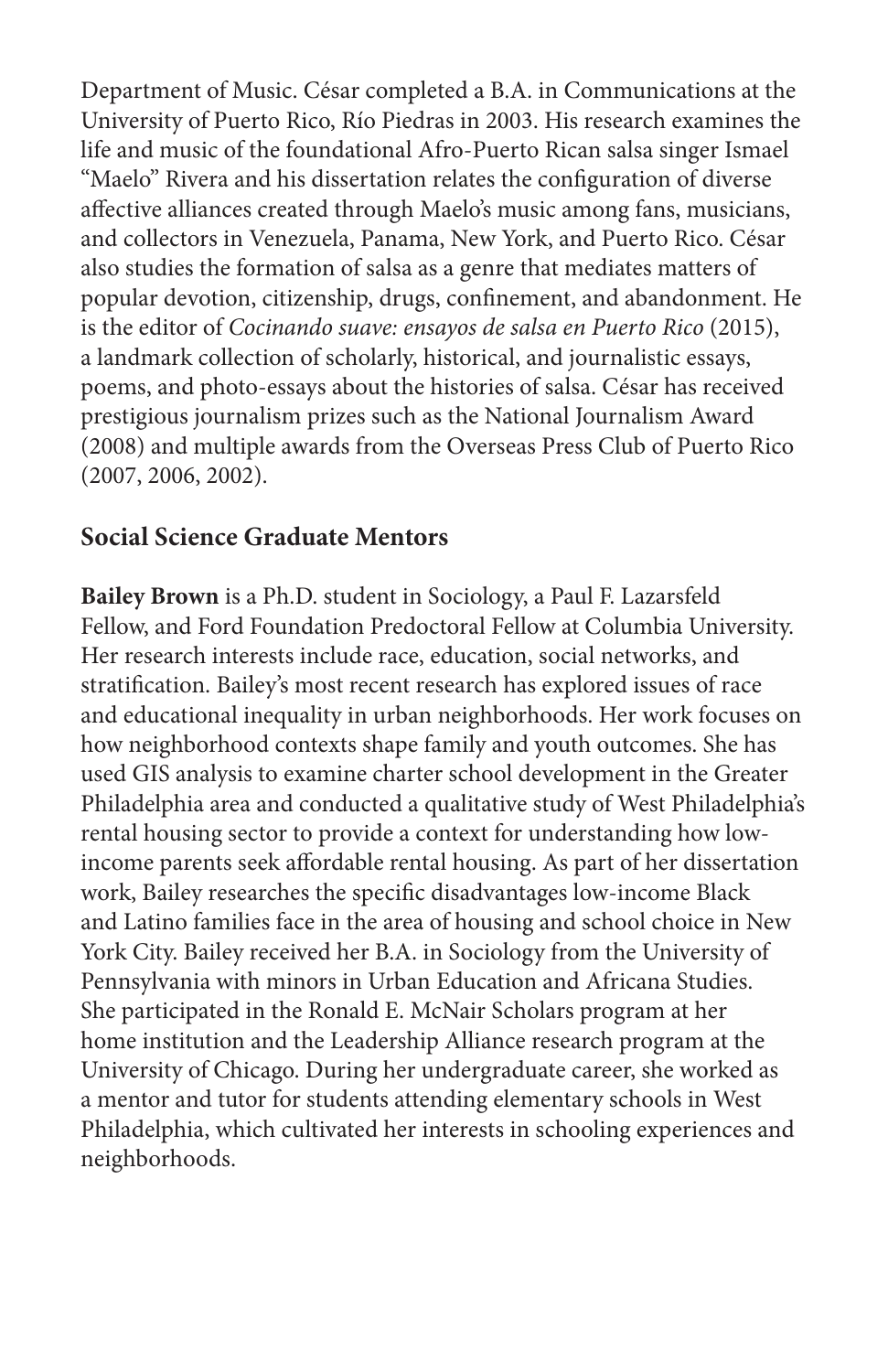**Brittany Fox-Williams** is a Ph.D. student in the Department of Sociology and a Paul F. Lazarsfeld Fellow. She holds an M.P.A. with a focus in Urban Social Policy from the School of International and Public Affairs (SIPA) at Columbia. While at SIPA, she served as a graduate assistant to the former New York City Mayor David Dinkins. Her research interests include children and youth, education, race and ethnicity, social inequality, and public policy. Brittany's dissertation research examines inequality in youth-authority relations in the education and justice systems. She currently serves as a graduate student co-coordinator of the Race, Ethnicity and Migration Workshop at Columbia.

**Viviana Rivera-Burgos** is a Ph.D. student in Political Science, specializing in environmental politics, public opinion, and the politics of Latin Americans and their descendants in both the U.S. and the Americas more broadly. Her current research examines the role that welfare plays in Latinos' political attitudes and behavior. Viviana earned her B.A. in Political Science from the University of Puerto Rico in 2014. She has also worked for the U.S. Fish and Wildlife Service and Columbia's Earth Institute, conducting surveys of farmers in Puerto Rico and Jamaica, respectively.

**Sandra Portocarrero** is a Ph.D. student in the Department of Sociology and a 2015 Paul and Daisy Soros Fellow. She holds a B.A. with High Honors from the University of California, Berkeley. At Berkeley, Sandra won the CAL Alumni Achievement Award, and was accepted into the Haas Research Program and the McNair Scholars Program. Funded by the Institute of International Studies and the Haas Fellowship, she wrote her thesis on the effects of participation in an organization on the lives of Andean women affected by civil war in Ayacucho, Peru. At Columbia, Sandra studies the relationship of low-income immigrant populations to the criminal justice system. Her goal is to produce academic research that can be used to develop policies that help to alleviate poverty in the United States.